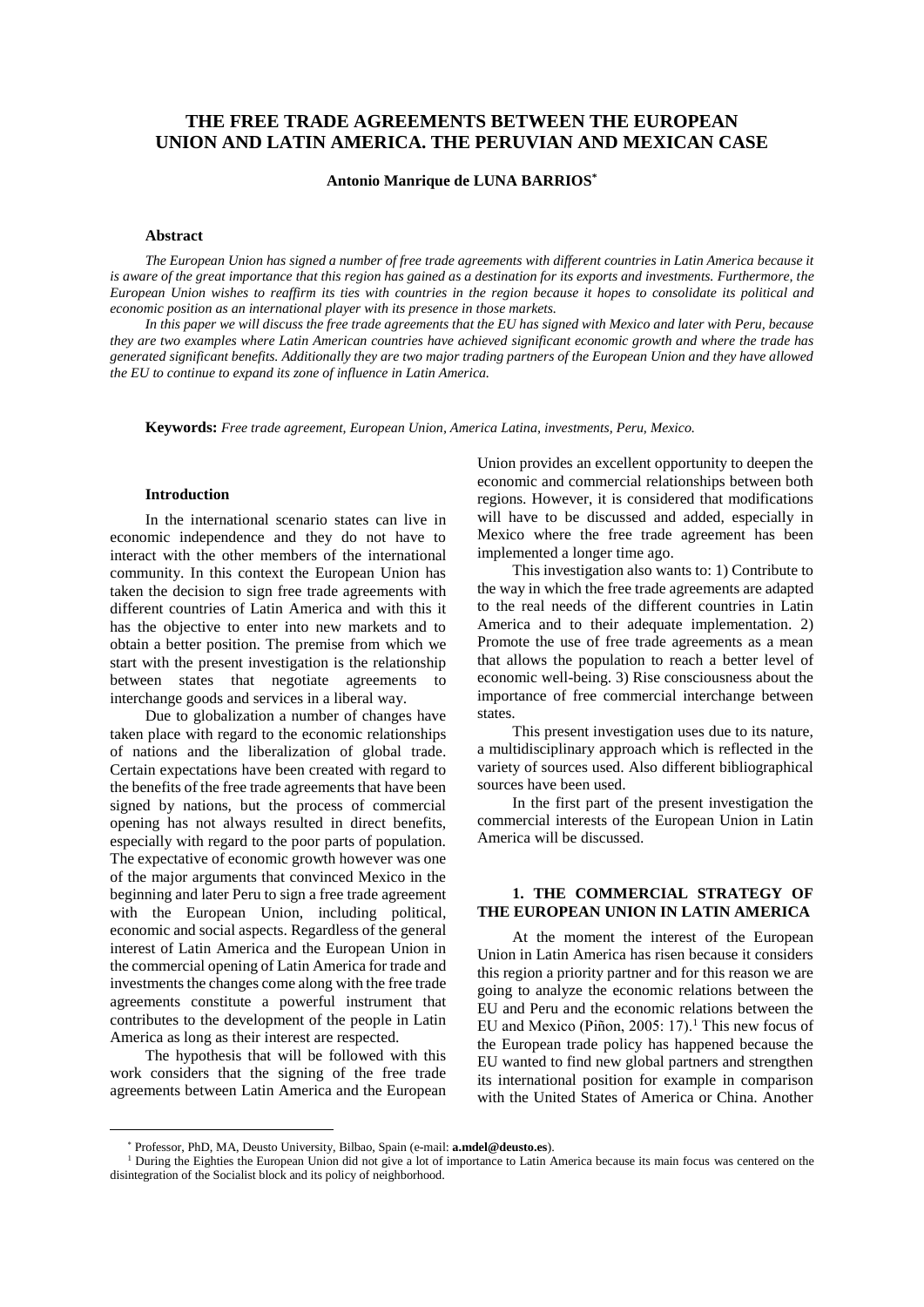influence was the constant subscription of new free trade agreements of Latin American countries with other countries and the fear of the EU to loose importance and influence in this region. Some authors say that with this new strategy the European Union has started giving more privileges to individual countries and to consider prefer these particular agreements to joint agreements of more than one country or block to block (Ruano, 2013: 619 -644).However, we do not share this vision although the European Union did not reach a block to block agreement with the Andean Community of Nations<sup>2</sup>. It should not be forgotten that this block to block agreement was not concretized because Bolivia and Ecuador decided not to participate regardless of the European efforts to maintain a block negotiation. Another example of the will of the European Union to carry out negotiations from block to block is the Association Agreement that was signed with the Central American Common Market. Taking into account these specific cases we cannot generally say that the European Union does not want to realize wider negotiations with Latin America and that it rushes into specific agreements with particular countries.

Like mentioned above there are several reasons for the EU to negotiate with the Latin American block in general and certain Latin American countries like Peru and Mexico in particular. Among the principle reasons for negotiating we can find: the economic growth of this region, the commercial policy of opening, the claim for entering and getting installed in the international scenario, etc. (Sanahua, 2013: 1-32). Right from the beginning, when there were still block to block negotiations, it was the strategy of the European Union to try to stimulate its relations with Latin America by establishing and presenting itself as an important actor of the international community and this way of acting continued in the individual negotiations with particular countries. However, the economic crisis that affected the EU and the problems that the Eurozone was confronted with have changed the general approach of the EU towards Latin America (Guillén, 2013: 23-41). Instead of merely focusing on a complete region the EU began to accept negotiations with individual countries.

Now we are going to analyze how the EU has conducted its negotiations and how it has reached to sign the free trade agreements with Peru and Mexico.

## **2. THE NEGOTIATIONS AND SIGNING OF THE FREE AGREEMENT BETWEEN LATINA AMERICA AND THE EU. THE CASES OF PERU AND MEXICO**

Now we are going to analyze the antecedents of the free trade agreements between the EU and Peru and the EU and Mexico in order to show two examples of the implementation of free trade agreements in Latin America that have resulted in economic growth.

#### **2.1. The negotiation and signing of the free trade agreement between the EU and Peru**

The beginnings of this free trade agreement can be found in the negotiations that took place between the European Union and the Andean Community of Nations  $(ACN)^3$ . With these negotiations an agreement in the following three subjects should be reached: the establishment of a flowing political dialogue, the creation of an area of free trade, investments, etc. It was also tried to reach an intense cooperation between the countries of the Andean Community.

From the commercial point of view this agreement brought many new chances for the countries of the Andean Community simply for the fact of being associated with the European Union and its large market. From the political point of view and in regard to the cooperation between both regions the relations between both regions had been established and improved for a long time. For the European Union this agreement was a great opportunity due to the fact that the European Union wanted to present itself as a major player in the international society and to the fact that the Latin American market presented new challenges and opportunities. But, the special situation of Bolivia and Ecuador had to be considered, a situation that made it necessary to establish a special treaty and to differentiate with respect to these two countries that finally did not participate in the agreement, as we will see later.

 $\overline{a}$ <sup>2</sup> The negotiations between the Andean Community of Nations and the European Union were established with the Decision 598 of the Andean Council of Foreign Ministers in an open meeting with the Commission of the Andean Community, that established that the Country Members could negotiate commercial agreements with third countries in a joint way or in block and exceptionally in an individual way. This way it was tried to obtain a major capacity to negotiate in regard to third countries or blocks of countries and to use these agreements as instruments to continue deepening the integration and the levels of economic development between the members of the Andean Community of Nations. Also we must indicate that these negotiations between blocks were affected by the participation of Ecuador and Bolivia in the ALBA-TPC given the fact that this negotiation did not want to develop the cooperation and the political dialogue and that even more it wanted to give more importance to the commercial side and was an excuse to promote a simple free trade agreement. Later, within the framework of the European Union it was established the possibility to establish negotiations only with Peru and Colombia given the fact that within the framework of the Andean Community of Nations no consensus had been reached in topics such as trade, sustainable development and intellectual property.

<sup>3</sup> The Andean Community was founded with the Protocol of Trujillo on the 10 of March 1996 as a substitute of the Andean Pact. The members of the Andean Community at the moment are Bolivia, Colombia, Ecuador and Peru. On the 22 of April 2011, Venezuela left the Andean Community of Nations (ACN) in 2006 but it had to wait five years to leave behind all its obligations and rights linked had the time limit of five years expired which it had to leave behind its obligations and rights linked to of the regional Andean group. In 2006 it also decided to enter into the Common Market of the South (MERCOSUR).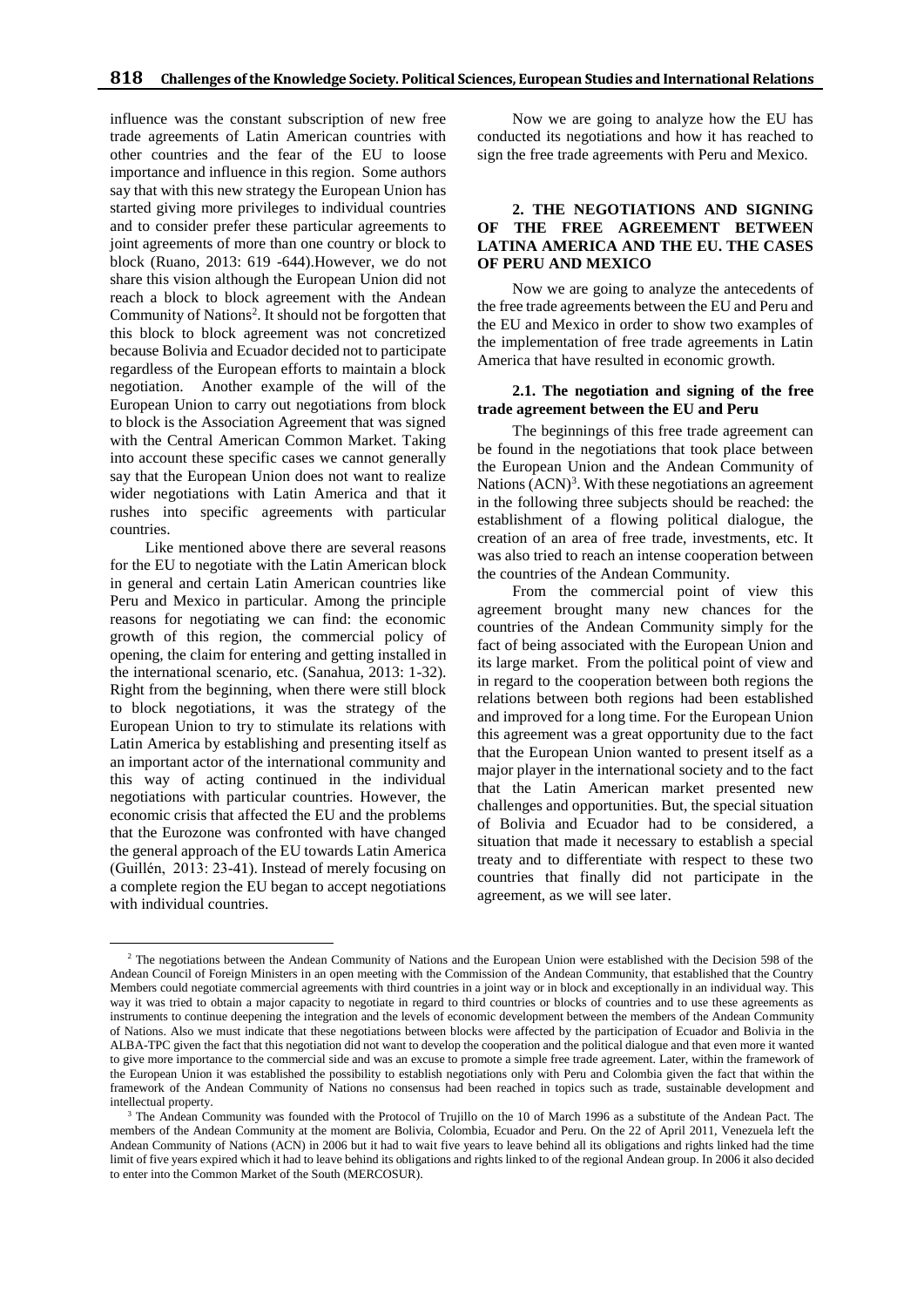In this context it has to be mentioned that the commercial relations between the EU and the member states of the Andean Community of Nations (among which is Peru) go back to 1990 when the EU established a Generalized System of Preferences called (GSP) – Drugs - with the objective to fight against the production and the traffic of drugs<sup>4</sup> and that was trying to show a compromise of the developed countries in sharing responsibility with the countries in process of development. To approach this transnational problem which does not know frontiers the EU was looking for a method of showing a politics of shared responsibility to confront this problem which is affecting the whole international community.

In 2005 the Generalized System of Preferences Plus  $(GSPP)^5$  was added which was wanted to promote a sustainable development and which had the objective to introduce a new regulatory policy. In regard to this we must say that the custom duty preferences that were given to products coming from member states of the Andean Community of Nations did not include all products and made it necessary that the GSPP was renewed in the year 2009.

Although the GSP and GSPP were criticized due to the temporary character of these customs duty preferences for products from the member states of the Andean Community of Nations it has to be said that the results from this experience were positive. It had become possible that external investments could reach these countries that were trying to benefit from the preferences to introduce their products in the market of the EU.

We have to indicate that the European Parliament and the Council of the European Union approved with the Regulation (EU) No 978/2012 the application of a new generalized system of custom duty preferences. With this regulation generalized custom duty preferences are applied and the Council Regulation (EC) No  $N^{\circ}$  732/2008 of the Council is abrogated.<sup>6</sup>

The negotiations of the Andean Community of Nations were based on the Decision 598 which declares that the member states could establish commercial agreements with third countries in a common way or as a block. But it was also possible that the member states could negotiate agreements on their own. This way it was tried to obtain a better position for negotiations regarding third countries and blocks of countries and to use these agreements as instruments to continue to deepen the integration and the level of economic development between the

 $\overline{a}$ 

members of the Andean Community of Nations. According to the Decision 667 of the Andean Community of Nations (ACN) a general framework was established for negotiations between the trade blocks EU and ACN of the agreement of association between the EU and the ACN<sup>7</sup>.

Thanks to the Decision 667 and especially to what is declared in Article 2 of this norm Peru could continue with bilateral negotiations with the EU. This would be helpful in the case that any difficulties should occur in the regular negotiations from trade block to trade block because Peru could continue negotiating individually in the case that for example one of the other ACN members (such as for example Ecuador or Bolivia) would decide to leave the trade block negotiations.

Coming back to the agreement of association that was mentioned before it can be said that the commercial relations resulting from the signing of this agreement brought important changes for Latin America that started to enter into a phase of more economic development and social integration. For the European Union the changes that this agreement brought about for this Latin America block made it more interesting to establish economic relations because the changes showed certain progress in terms of economic, legal and social aspects. It seems that after the signing of agreements with Mexico and Chile had come the moment to give an interesting position to the Nations of Latin America and to face new challenges.

During 2006 a number of meetings took place between the representatives of the Andean Community of Nations and the European Union that led to the fact that on the  $14<sup>th</sup>$  of July of 2007 the beginning of negotiations about the agreement of association between the European Union and its state member states and the Andean Community of Nations and its member states members started.

However, the negotiation between blocks did not come to an end and did not reach to create a common Andean market. The fact that certain facility had been given to the member states of the ACN so that they could assume their compromise with different time frames, means, and different velocities and depending on their own situation made it complicating and difficult for the blocks to negotiate. Also the Duty Customs Union of the ACN could not consolidate itself within the framework of the ACN since the state members of this organization did not find a common point of agreement in their politics. It also has to be

<sup>4</sup> The European Community was the first one to establish the Generalized System of Preferences in 1971 with the objective to concede unilaterally custom duty preferences for the products of countries which mostly need them.

<sup>5</sup> The GSP Plus was established with the Regulation of the Council of the European Union (EC) No. 980/2005 from the 7 of June 2005.

<sup>&</sup>lt;sup>6</sup> The new scheme approved by Regulation 978/2012 entered in vigor on the 20th of November 2012 and the custom duty preferences granted with this new order were applicable from the 1st of January 2014. In regard to the actual scheme GSP Plus would only be applicable from the 31st of December 2013, according to the Regulation N° 512/2011.

<sup>7</sup> The decision 667 called general frame for negotiations of the Agreement of Association between the Andean Community and the European Union was adopted on the 8th of June 2007. Later, since a negotiation by blocks was not possible it was allowed that Member States of the ACN could carry out bilateral negotiations with third countries and for this it was necessary to abrogate the Decision 667 with the Decision 738 from the 1st of July 2010.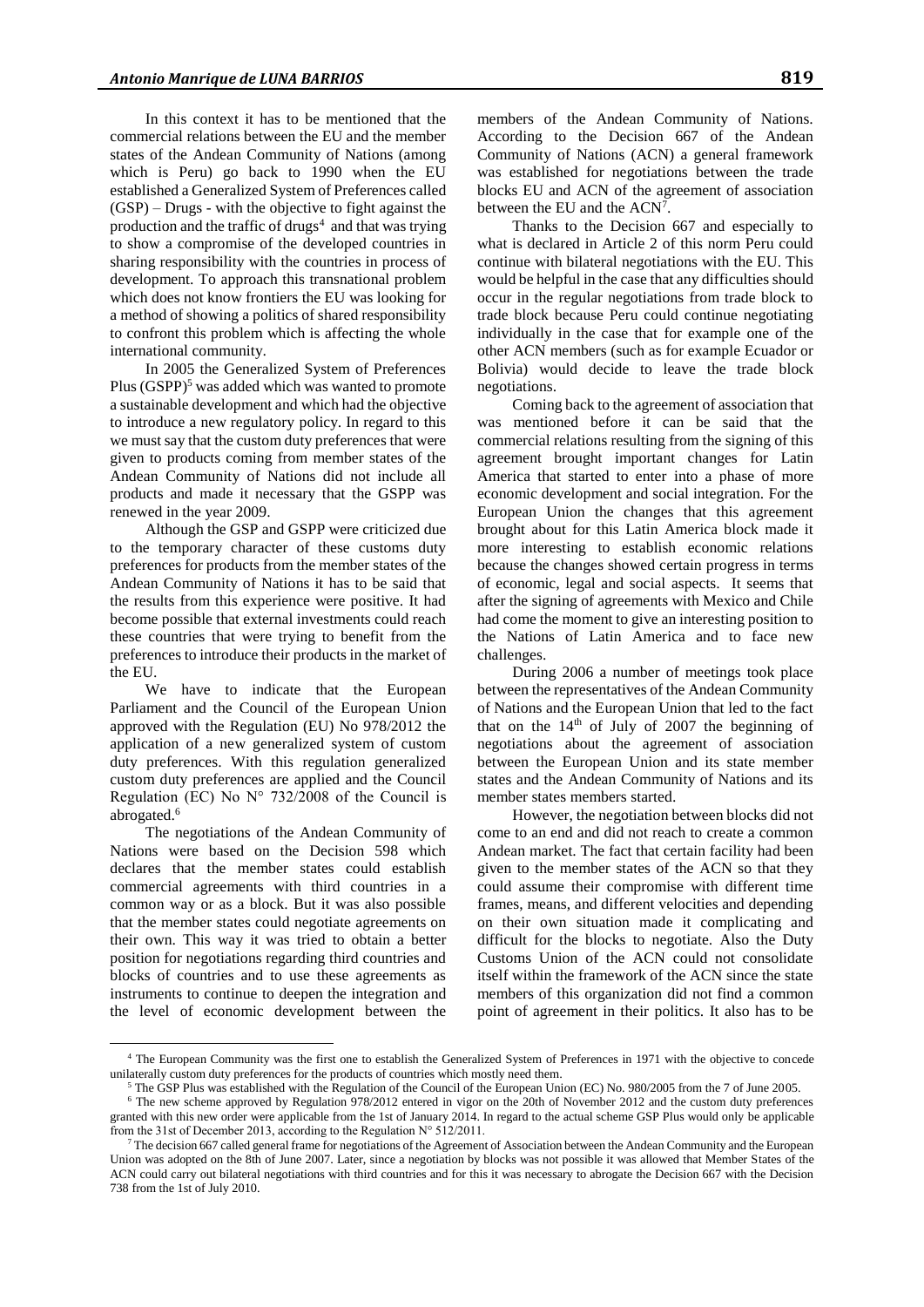mentioned that the negotiation between blocks was probably affected by the participation of Ecuador and Bolivia in the Bolivarian Alliance for the Peoples of our America – Peoples' Trade Treaty (ALBA-TPC)<sup>8</sup>. The ALBA-TPC put more priority on trade topics and less on questions of cooperation and political aspects and could be considered a simple free trade agreement. Finally, in June 2008 the negotiation between blocks failed.

Since it was not possible to reach a common agreement within the block that existed during the negotiations of the Agreement of Association between the EU and the ACN it became necessary to redesign the initial negotiations that had taken place with regard to subjects such as trade sustainable development and intellectual property. These new negotiations took place between the EU and Peru, Colombia and Ecuador. Ecuador later left these negotiations in July 2009.

These new negotiations tried to stay within the regulations of the Article XXIV of GATT and the Article V of GATS that had been established within the framework of the World Trade Organization. This way the negotiations were reestablished in areas such as the rule of origin, the technical barriers of trade, trade and sustainable development, etc. Later, after a new series of negotiations (where the last one had taken place in February 2010 in Brussels) it was officially announced the end of the negotiations in April 2011 and it was established that the agreement would be controlled by the legal procedures of each one of the participating parties.

The Council of the European Union approved the provisional signature and application of the Trade Agreement between Peru and the EU on the 31 of May 2012. Later, on the 26 of June 2012 the agreement was signed and was submitted to the European Parliament and to the Congress of Peru for approval according to the European and Peruvian regulations. Later it was also necessary to get the approval of the national parliaments of the state members of the EU because the individual European states could be affected by the agreement and its regulations in terms of questions regarding the intellectual property, etc.

The European Parliament accepted the trade agreement with majority on the 11th of December 2012 and the Congress of Peru approved it the following day with unanimity.

With regard to the content of the Treaty it can be mentioned that one chapter was designated to sustainable development. Other aspects also were considered such as international regulations in subjects concerning labor conditions and environment. Social

 $\overline{a}$ 

aspects have also been considered and a human rights clause has been added with which the treaty can immediately be suspended in case human rights are affected. However, a certain power has been given to diplomatic means and mechanisms that can be established between the parties to solve any upcoming controversy<sup>9</sup>.

Now we are going to see some aspects concerning the trade agreement between the EU and Peru. The free trade agreement between the EU and Peru is structured in the following way: Preamble, fourteen titles, fourteen annexes and conjoint declarations. The fourteen titles have the following contents: In the first two titles a number of initial and institutional regulations have been established. In the third title the trade of goods has been regulated, the trade of services, establishments and electronic trade is regarded in the fourth title; you can find subjects such as payments and movement of capital in the fifth title, public contracting in the sixth title and intellectual property in the seventh title. Competition is regulated in the eighth title, trade and sustainable development in the ninth title, the transparency and administrative procedures can be found in the tenth title and the general exceptions in the eleventh title. The solution of controversies is in the twelfth title, the technical assistance and the strengthening of commercial capacities in the thirteenth title and the final regulations can be found in the fourteenth title.

#### **2.2. The negotiations and signing of the free trade agreement between the EU and Mexico**

The antecedents of the Free Trade Agreement between the European Union and Mexico can be found in the first Frame Agreement, with economic and trade character that was signed by this country with the European Economic Community (now EU) in 1975. With this agreement, the in those days called European Economic Community, granted to Mexico which at that time was not a member of GATT, the treatment of a most favored nation and this way contributed to the fact that Mexican exports towards Europe were stimulated and created a more favorable environment for the bilateral economic relations. We also have to say that another factor that contributed to the consolidation of this commercial relationship was the second Framework of Agreement of Cooperation which was signed on the 26th of April 1991 and the Joint Solemn Declaration of the 10th of April of 1995 that proposed to widen the relations between both parts with a vision of long-term time limit and that was aiming at reactivating the economic and trade relations that had been affected in the Eighties (González, 2003:139-178)<sup>10</sup>. However, the preliminary  $2003:139-178$ <sup>10</sup>. However, the preliminary

<sup>9</sup> The aspects with regard to a democratic clause, the respect for the human rights and the respect for the state of law that were established in the Agreement of Political Dialogue and Cooperation which was signed in 2003 between the EU and the ACN have been incorporated into the Free Trade Agreement between Peru and the EU.

<sup>8</sup> The Bolivian Alliance for the People of our America – People`s Trade Agreement (ALBA-TCP) was established on the 14th of December 2004.

 $10$  The diplomatic relations between Mexico and the European Union were established in 1960. However, it was in 1975 when the first Frame Agreement with economic and commercial character was signed between them.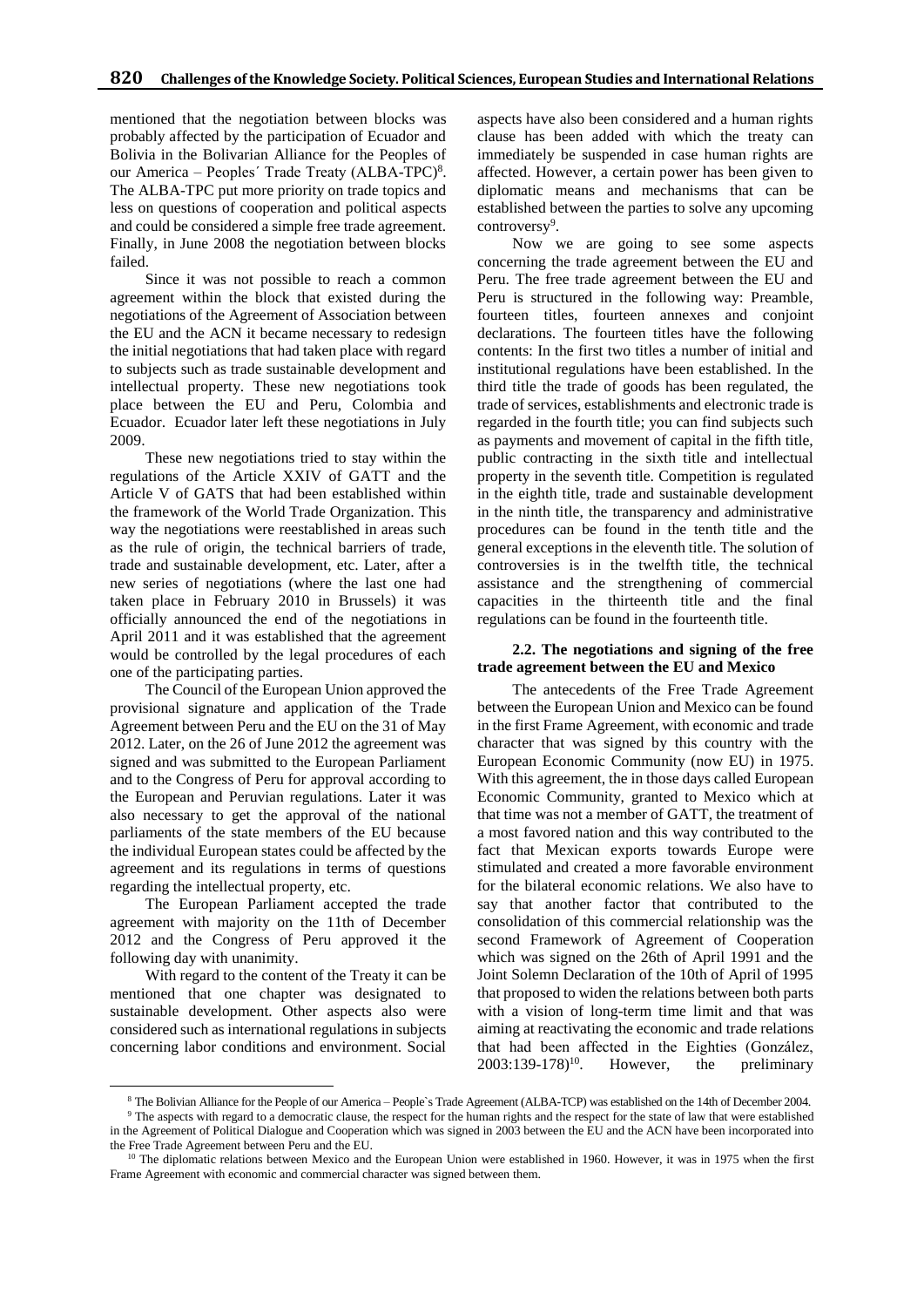negotiations had to overcome a number of inconveniences that came up from the Mexican authorities since the European institutions planted the need to incorporate a "democratic clause" in the new commercial agreement. The incorporation of this disposition generated a strong initial rejection since it was considered an intervention into internal Mexican affairs and this impasse could only be solved thanks to making the above mentioned clause more flexible and by changing it by eliminating every reference to the expression "internal politics".<sup>11</sup>

Later more negotiations took place and two agreements were signed that had a great impact on the relations between the European Union and Mexico. The Agreement of the Economic Association, Politic Consultation and Cooperation<sup>12</sup> and the Internal Agreement about Trade and Questions related with Trade between the Mexico on one side and the European Community and its state members on the other side.<sup>13</sup> The agreements should lead to an integral association that would be developed with emphasis on the following three subjects: political dialogue between Mexico and the European Union, the creation of a free trade zone and the establishing of an intense cooperation.

Before the global agreement mentioned before was signed an "interim agreement" was negotiated that previously helped to establish certain customs duty liberties. Then with the finalizing of the general global agreement on the 1st of July 2000, the interim agreement was abrogated.

This agreement was a great opportunity for Mexico. From the commercial point of view it opened the market of the European Union for Mexico and provided it with many advantages that are implied with being associated with the European Union considering the size and importance of this market. From the political point of view it brought new perspectives and in terms of cooperation new challenges and chances (Gómez: 2005, 67-75).The European Union on the other hand wanted to get established as an important player in the international community and saw a great change of entering into the Latin American region by negotiating with Mexico. It had always considered Mexico as a valid interlocutor in the Latin American region which would allow the European Union to enter into this region more easily just as it is happening right now. However, the geographical situation of Mexico should not be forgotten. Without any doubt Mexico has always been closely linked to the United States of North America. This connection has even been

 $\overline{a}$ 

deepened with the signing of the North American Free Trade Agreement in 1994.

For this reason the European Union tried to enter with the free trade agreement with Mexico into the Mexican market with a similar tariff reduction as foreseen in the North American Free Trade Agreement. On one hand it wanted to have certain "parity with the North American Free Trade Agreement" and it also wanted to protect its own investments. The trade agreement with the European Union represented for Mexico the possibility and the opportunity to diversify its commercial relations with other international players and to change a situation that reflected a high concentration of its commercial relations on the United States of North America. It also meant the increase of influence of Mexico in the world (Green: 2000, 4-5).

With the signing of the free trade agreement there surged a certain concern of Mexico that it would only be used as a platform for the EU to enter into the market of NAFTA. However, there existed some strict norms in this treaty and these norms limited the worries to some extent. In order to benefit from the advantages of the NAFTA agreement the products involved needed a great number of primary resources originally coming from North America. For this reason Europe had to realize that in order to enter into the U.S. market it would have to invest and establish industries in Mexico that would use input from the region of North America and Mexico (World Trade Organization, 2013: 38-52). Although it was hoped that Mexico would become more independent of the commercial relations with the United States of North America after the signing of the free trade agreement with the EU it cannot be negated that the US will continue being the most important trade partner of Mexico at the moment.

With regard to the general content of the free trade agreement between the EU and Mexico (FTA EU-M) we can say that the FTA EU-MX addresses in eleven chapters the following topics: market access, rules of origin, technical norms, sanitary and phytosanitary standards (SPS standards), safeguards, investments and related payments, trade in services, sales in the public sector, competences, intellectual property and the solving of controversies.

<sup>&</sup>lt;sup>11</sup> The incorporation of the democratic clause in the commercial agreements that are underwritten between the European Union and third countries. The text that almost hindered the commercial negotiations originally was as follows:" The respect for the democratic principles and the fundamental rights, as declared in the Universal Declaration of the Human Rights, inspires the internal and international politics of the parties and constitutes an essential element of the present agreement.

 $12$  The Agreement of Economic, Political Consultation and Cooperation Association was approved by the Council of Ministers of the European Union on the 14th of February 2000 and by the European Parliament on the 16th of March 2000.

<sup>13</sup> The interim agreement about trade and questions related to trade between the European Union and the United States of Mexico was approved by the Senate of Mexico on the 23rd of April 1998 and by the European Parliament on the 13th of May 1998. The interim agreement referred to entered into effect on the 1st of September 1998.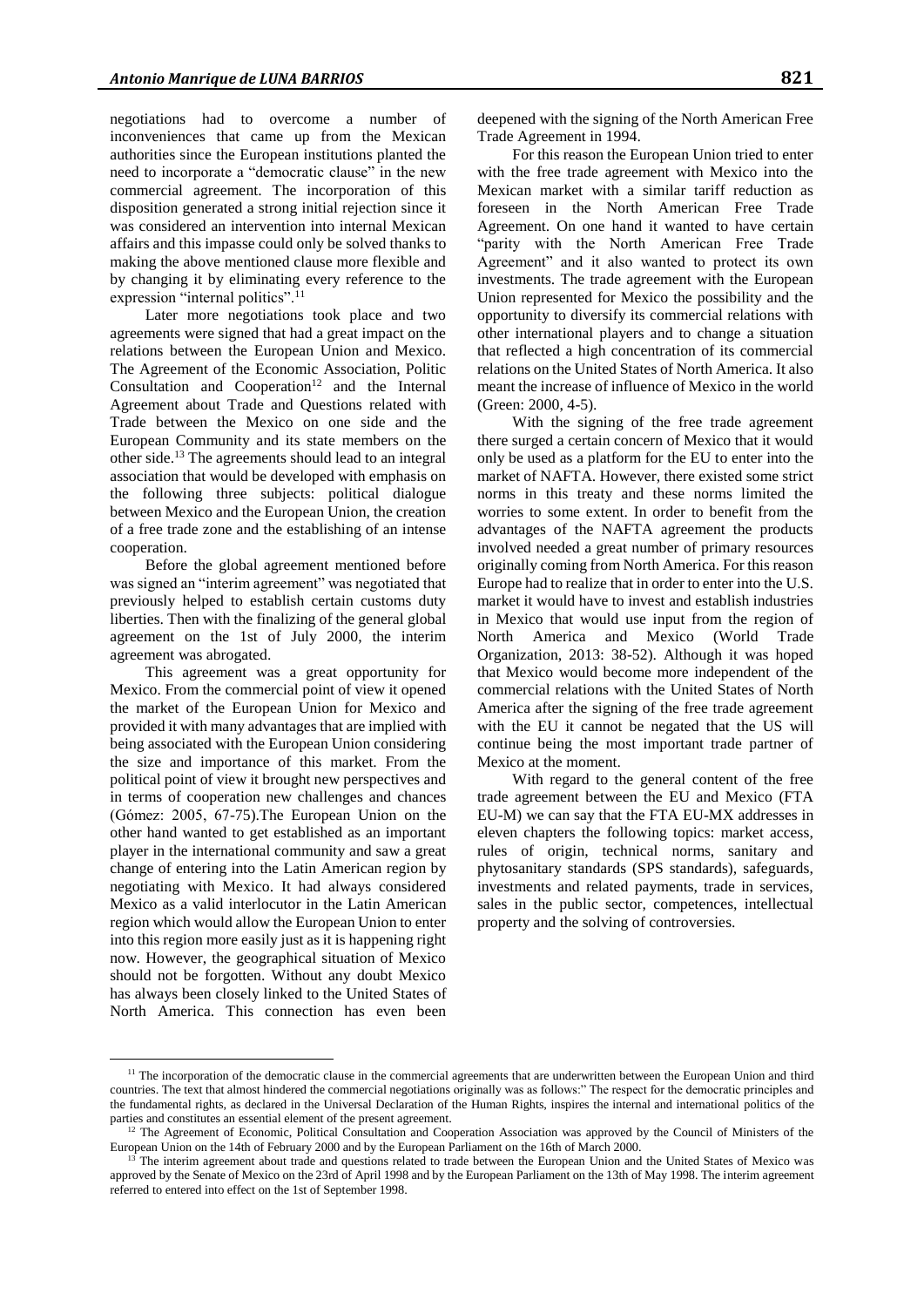**3. Effects of the free trade agreement between the EU and Latin America** 

#### **3.1. Effects of the free trade agreement between the EU and Peru**

The trade agreement between Peru and the EU has brought a lot of changes and generated the opportunity to participate in a consolidated market such as the European market and not to lose competitiveness in regard to other countries with which the EU has signed a free trade agreement. However, the signing of the trade agreement has a lot of effects and these will be analyzed now:

With the signing of the trade agreement between Peru and the EU it will be easier for Peruvian products to enter into the European market which contains more than 500 million of people. With independence of the other 16 free trade agreements that Peru has signed with other countries so far, the number of potential consumers has the greatest economic impact for Peru so far. However, we should not forget that during the negotiations of the European Commission and Peru the two towers of the Agreement of Association were left aside that made reference to a political dialogue and to a cooperation that should be concreted in a free trade agreement which would permit the liberalization of services, public tenders and investments, etc.

The Treaty gives permanent, reliable and predictable preference access to Peruvian products to the common European market and allows it to introduce into this market a number of goods and services. The new agreement offers Peruvian products more advantages than GSPP<sup>14</sup>. Additionally it will permit a progressive liberalization of the commerce of services.

When the agreement came into vigor (February 2013) it came to a tariff reduction of 99,3,3% which meant a reduction of 100% for the not agricultural products and 75,9% for the agricultural products given the importance and sensibility of this topic in this sector within the European Union.

On the other hand, the EU has the opportunity to export manufactured goods and products to the Peruvian market and to invest capital which allows the European providers to continue selling their products and compensate the decreasing of their sales in the European market during the economic crisis by which Europe has been affected.<sup>15</sup> Considering the situation

 $\overline{a}$ 

at the moment the EU has been able to take benefits from the free trade agreement since its investors had the possibility to invest in an interesting destination with great potential and chances. For example, the banking system with origin in Europe (especially Spanish) has established itself in Latin America and especially in Peru and has completed a successful year with great results and in a certain way this has helped to compensate the lacking dynamics of the European market.

With regard to the regulations of the agreement it can be mentioned that the exports have increased and more products are offered now. The products that are offered have become more diversified. The majority of exports from Peru into the EU market are agricultural products<sup>16</sup>. This has contributed to the fact that the conditions of life for thousands of Peruvian families have improved and they have seen that this new export destination can improve their conditions and will result in the fact that extreme states of poverty will be left behind that this country had been confronted with in the past. However, the export of gas and oil has risen as well on a constant level since 2010.

The commercial agreement between the EU and Peru will contribute to improve the level of life of the Peruvian citizens since they will be able to sell their products in the European Union more easily. This way, for example we can say that between 2008 and 2012 the trade balance between the European Union and Peru have been favorable for the last country mentioned before and it can be suspected that in the future due to the liberalization of custom duties that this treaty presents it will continue increasing.

To assure a continuing growth it might be important to establish a system that promotes the creation of cooperatives and mechanisms that facilitate the access to credits and financing for the Peruvian people so that they can obtain a better capacity to respond to the demand for products that come from the market in Europe and that they can develop their skills and capacity in management and business administration. For example, in Peru there are cooperatives for savings and credits. They are businesses of joint property and are managed in an autonomous way and it is their objective to attend the

<sup>&</sup>lt;sup>14</sup> The agricultural products have a progressive and partial liberalization between 85 and 90 % of the products as well in Peru as in the EU. On the other hand the industrial products and Peruvian fish are free and can enter into the European market since the getting into vigor of the treaty.

<sup>&</sup>lt;sup>15</sup> We should consider that the President of the United States wants to increase the exports of small and medium sized companies from the U.S. to the Latin American market because these exports mean about four millions of employments for citizens of the United States. Also, he is trying to conquest the market of services. It might be that the European Union has become aware of this new politics of the U.S.A. towards this region and that due to the constant progress has decided to follow the model of the U.S. that has proven to be successful. Before the free trade agreement was signed between the EU and Peru, the second one implemented a free trade agreement with the United States on the 1st of February 2009. Vid. Presidencial Proclamation 8341 – To Implement The United States-Peru Trade Promotion Agreement and for other Purposes.

<sup>&</sup>lt;sup>16</sup> The EU has kept its subventions for the agricultural producers due to their great importance in the EU, but obviously this practices generates an unfair competence. Also in the area of lacteal products there is a certain advantage given to the milk in powder coming from the EU in comparison with the fresh milk which cannot compete with this range of prices.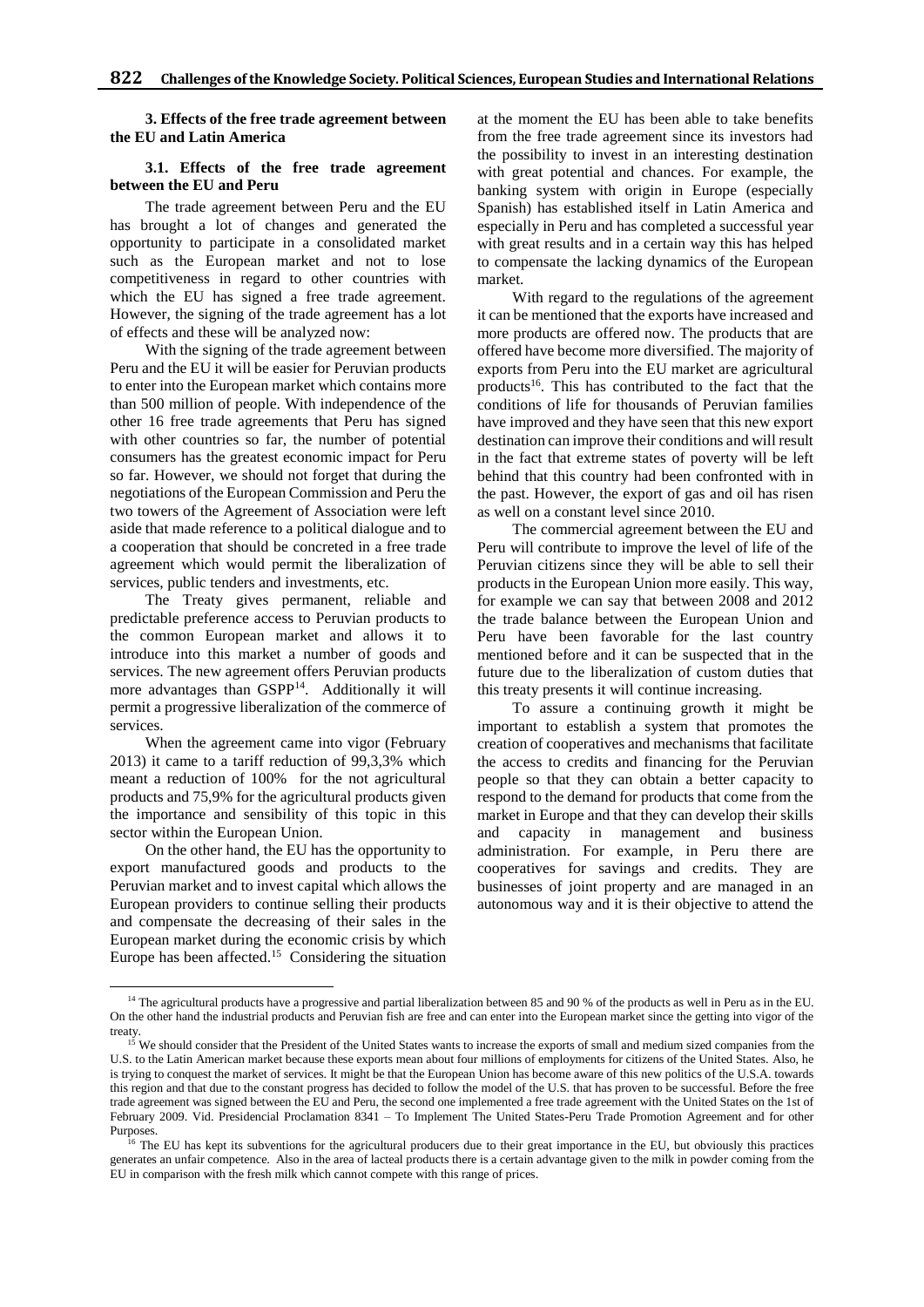needs of their members and partners<sup>17</sup>. We think that the cooperatives are a powerful instrument that can help the Peruvian producers to organize and finance themselves and their activities and to have this way an alternative to the traditional financial system.

It has to be considered that the Micro and Small Businesses  $(MSB)^{18}$  might also be affected by the free trade agreement between the EU and Peru since the Peruvian industries see themselves replaced by the European companies. This way, for example the Peruvian paper and leather industry that offer a great quality and are of great importance for the Peruvian market could be affected and it could take place a substitution of Peruvian products for European products<sup>19</sup>.

Peru needs to improve its business connections and has to strengthen its production circles internally to gain productivity and competitiveness and this way a better distribution of the riches can be achieved that enter into the country. At the same time Peru should strengthen its relations with Bolivia and Ecuador (both members of the Andean Community of Nations which did not come to finalize the negotiations with the European Union and for which reason the negotiations of the Agreement of Association between blocks stopped) because after this process a number of tensions affected in a certain way the process of integration of the Andean region. The process of integration, however, is a process that Peru should not leave aside because of the commercial contacts that it implies and the better position in terms of negotiations that its cooperation would mean in the international scenario (General Secretary of the Andean Community, 2013: 1- 41).

 $\overline{a}$ 

There is a great advantage of the trade agreement. It can count on clear norms, especially with regard to the trade with goods, services and investments. By avoiding insecurity concerns can be abolished that can hinder investments in Peru<sup>20</sup>. The fact that the necessary mechanisms have been established to solve any commercial controversy that can arise with the application of the agreements also is also a great incentive for investments in the country. However, some doubts have risen with respect to the importance that has been given to a political solution between the parties or the recommendation that a group of experts could give when the labor laws are not respected.

Regarding the direct foreign investments in Peru, it can be said that 51,6 % come from the European Union and the United Kingdom. The main sectors are the following: trade, communication, energy, finance, industry, mining, petroleum, services, transport, agriculture, construction, fishing, etc. The sector of communication is the most dynamic one at the moment and capital has been canalized there from Spain, U.K. and Holland.

With improving the grade of industrialization and modernization of the Peruvian companies it will be easier for these companies to be able to enter into the European market. At the same time the European companies should be able to gain experience in a new market with great potential. By getting to know the different tastes and preferences of the Latin American consumers the European companies could use Peru as a platform for future investments in the region. In addition there exists a great opportunity to establish

<sup>19</sup> European Commission (2009) Evaluation about the impact about the sustainability of the trade between the EU and the Andean countries. In: http://trade.ec.europa.eu/ doclib/docs/2010/ april/ tradoc\_146016.pdf

<sup>&</sup>lt;sup>17</sup> More information about the cooperatives in Peru can be found in "Texto Único Ordenado de la Ley General de Cooperativas" which was approved by the "Decreto Supremo No. 074-90-TR" from the 14 of December 1990.

<sup>&</sup>lt;sup>18</sup> According to the recommendation of the European Commission from the 6th of May 2003, based on the Charter of the Small Company emitted from the Council of Europe from Santa Maria da Feira in June 2000, which has gone into vigor on the 1st of January 2005, a small company is an economic union with juridical or physical personality which has less than 10 employees and which annual volume of business or general annual balance does not go further than 2 million of euros, a charging of less than exactly two millions of euros and a balance of 2 million or less euros. Vid. European Commission Recommendation 2003/361/CE, 6 of March 2003 about the definition of micro businesses, small and medium-sized businesses. Within the European Union it was also adopted a "Small Business Act" which is a non-binding instrument for the Member States of the EU to commit themselves to take actions to help and support small businesses. The SBA suggests the following strategy of action: education and formation to promote spirit of entrepreneurship, agilization and reduction of costs for the creation of businesses. Another objective is to facilitate legislation, give adequate training adapted to the needs of small companies and to improve the relationship between administration and businesses by using new technologies. Also the opportunities of the internal market shall be improved, tax and financing, promotion for the new technologies of small companies, support for the globalization of small companies in the new economy. Also the potential and effectivity effectiveness of the representation of the interests of the small company on a national level and on the level of the European Union shall be improved. Vid. Communication from the Commission to the Council, the European Parliament, the European Economic and Social Committee and the Committee of the Regions. Com (2008)394 final "Small Business Act" of 26 June 2008. On the other hand the micro company has been regulated in Peru with the "Texto Único Ordenado" of the "Ley de Promoción de la Competitividad, Formalización y Desarrollo de la Micro y Pequeña Empresa" and the "Acceso al Empleo Decente, Ley MYPE (Decreto Supremo No.007-2008-TR)". In this regulation it is defined that a MASC is an economic union constituted by a natural or juridical, founded with any type of organization or management structure and considered in the vigent legislation. It has to have as an object the development of activities of extraction, transformation, production, commercialization of goods or the providing of services and it should combine two characteristics: the number of employees should not be more than 10 and the amount of maximum sales per year should be till 150 UIT (Tax Unit).

<sup>20</sup> However, considering the initial fear about investing in this country, it has to be mentioned that Peru has developed a normative framework to protect investments from abroad and has shown a great interest with regard to the international legal order. So, for example, in the Constitution it has to be pointed out the article 70 (that guarantees the invulnerability of the private property). The article 58 (that regulates the private initiative within the framework of a market of social economy). The article 59 (that guarantees the liberty of the companies by the State). The article 62 (that guarantees the liberty of contracting). And other regulations. We should also mention the following norms as a guarantee for the investments: The "Ley Marco" for the growth of the private investment. The Constitutive Agreement of the Multilateral Investment Guarantee Agency (MIGA) of the World Bank. The ICSID Convention of the International Centre for Settlement of Investment Disputes (ICSID), among other dispositions.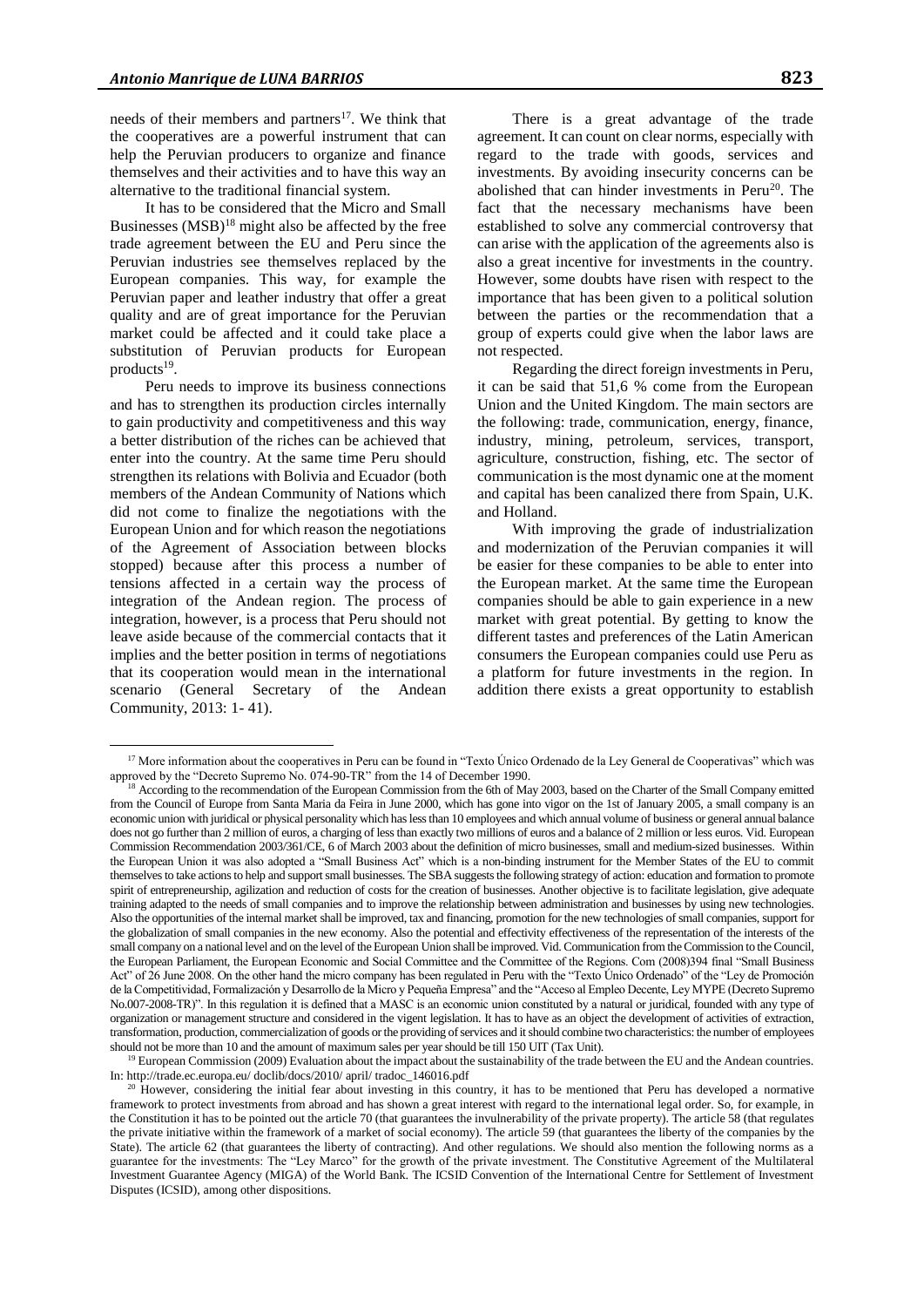certain cooperation between Peruvian and European companies.

There exists a certain risk for the Peruvian companies in case that they are not capable of getting modernized fast enough or that they do not adapt to the new circumstances as required. But the Peruvian companies are also characterized by a great creativity. Also, in Peru the salaries are very low which can be a factor to attract European companies that are trying to get established in this country. However, it is always important that the labor laws are respected, as well as the environmental laws and that the civil society is consulted and not left aside (especially with respect to the Native people) because a situation of social exclusion could affect important sectors of society (people that live in extreme poverty, Native people, women, etc.)

# **3.1. Effects of the free trade agreement between the EU and Mexico**

One of the main effects of the signing of the FTA EU-MX has been the increase of exports of Mexican products to the European market. Among the most important clients of Mexico in the EU can be mentioned countries such as Spain, Germany, the United Kingdom Holland and France and as a total the EU market is made up of 28 countries at the moment and offers access to a number of about 500 million potential consumers which is a great chance and challenge for producers from outside the EU.

European investments have been made in Mexico and they have contributed to the economic growth of the country. The main sectors that the European investments went into were: services (professional, real estate, banking, tourism, hotels, etc.), trade, construction, transport and communications, agriculture, mining, etc. There also entered a great number of direct foreign investments into Mexico, especially from countries such as Belgium (37.7%), Holland (7.6%), Japan (4.4%), Germany (3.6%), United Kingdom (3.3%) and the rest  $(11.4\%)$ .

The FTA EU-MX should be considered as an instrument that permits Mexico to diversify its markets and to reduce the commercial dependence of the United States of North America that has been increased with the NAFTA. As mentioned above the NAFTA is the most important trade agreement that Mexico has signed but with the FTA EU MX it is tried to improve the cooperation and collaboration between Mexican and European. The European Union on the other hand is trying to enter into the Mexican market with its open access that it offers to the United States of North America and Canada.

With the dispositions of the FTA EU-MX, it was regulated that Mexico should enjoy a one hundred per cent tax relief on its industrial products when they entered into the market of the European Union and as the final date was put 2003. Beginning from 2007, the industrial products coming from the European Union and entering into Mexico do the same. But, many of these products come from Mexican branches of European companies. So for example, the exports of Mexican automotive products (that represent more than 17 % of the exports) have assumed an important role within the Mexican exports to market of the European Union. This makes us think that the Mexican industrial exports strengthen the European industry that is being repowered with the industrial products that enter from its Mexican branches into the market of the EU.

It should be mentioned that with the FTA EU-MX certain advantages were granted to the European Union that had not been granted to any other partner with a free trade agreement signed by Mexico at the moment. So, for example it was established that within 10 years starting from the point when the FTA comes into effect a total liberalization of the trade in services would take place.

Considering the situation of Mexico before the FTA EU-MX came into effect in 1999 the exports from Mexico to the European Union had an amount of 4949 million of euros, while the imports of Mexico from the European Union ascended to an amount of 10585. Later after the signing of the free trade agreement the Mexican imports from the EU had risen and reached for example in 2013 an amount of 28000 million of euros and the exports to the market of the European Union had an amount of 19000 million of euros.

However, some of the reasons for this number could be the good performance of the European economy for many years (before the crisis), the stability of Germany (as a motor of the European economy) and the incorporation of the new state members of the European Union. All these factors could have influenced this increase and the increase of the commercial activity does not necessary mean that the Mexican companies have improved their competitiveness or that the Mexican companies have grown.

The fact that many Mexican imports are semielaborated could mean that Mexico is used as a fabric of transformation that uses products to later export them again. On the other hand the products that have been imported tend to be products where no transformation has taken place and they include machines and material of transport, chemical products and basic manufactured goods.

With regard to direct investments the FTA EU-MX had the following effects. In order to approve an investment or to grant an incentive for the investment no special requirements were made. State interventions were limited in general and free flow of capital was established. It was also possible to claim the state in case of indirect expropriation. It was the objective to attract capital and technology and thus to strengthen the Mexican industrial sector. But the FTA-EU-MX also established the possibility to take means that prevent the flow of capital when there existed certain risks (for example exchange, monetary or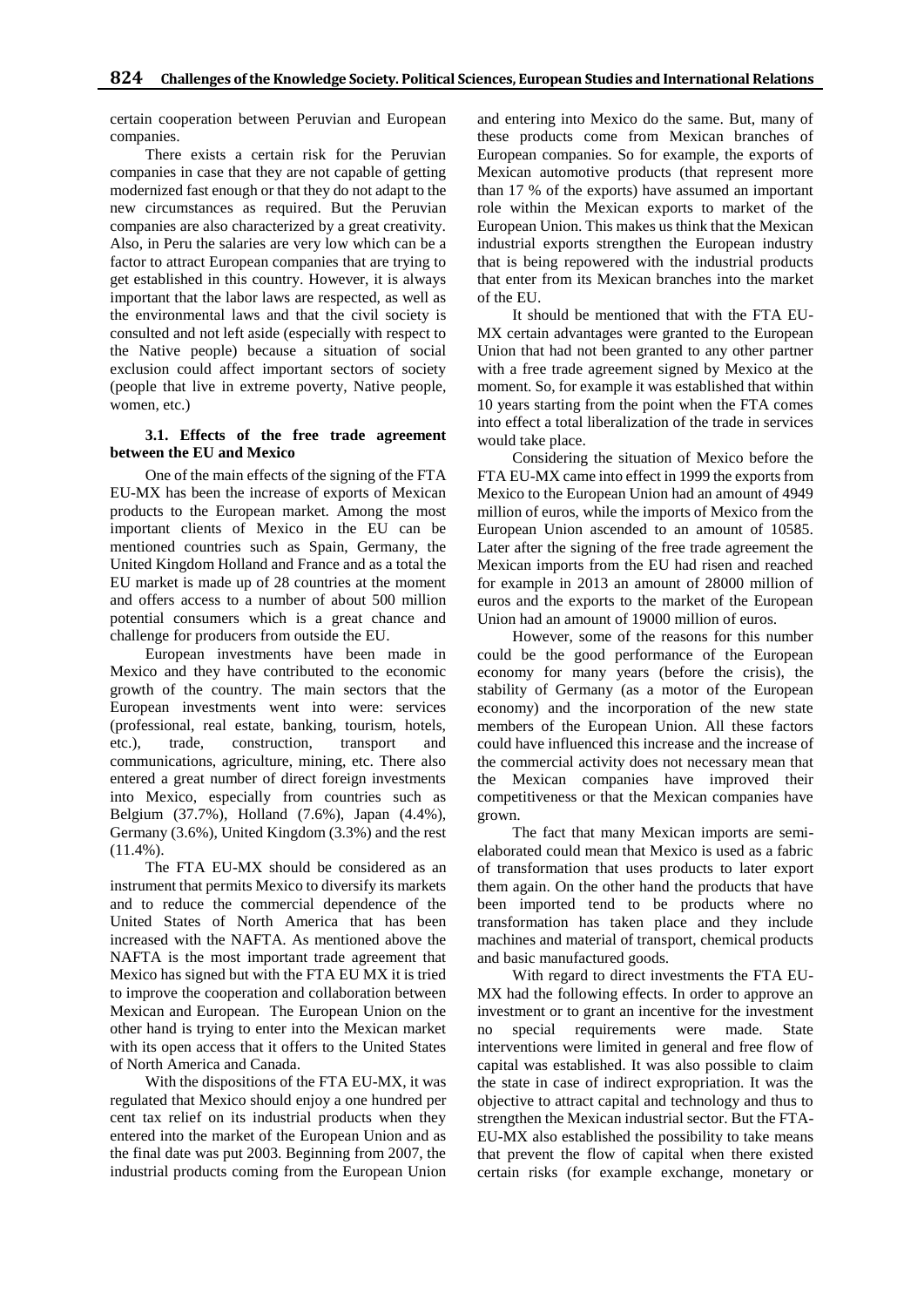balance of payments risks.) In case that a risks surged the partner of the agreement would have to be informed and a plan for elimination developed. In general we have to indicate that these dispositions are common in all free trade agreements.

In the following part of the investigation we will analyze the need to introduce changes to the free trade agreements.

#### **4. Possible modifications of the free trade agreements**

The free trade agreement between the EU and Peru recently came into vigor in 2013 so the effects of the free trade agreement are currently being observed and it is too early to start thinking of modifications of the free trade agreement. Once the treaty has been well implemented there will come a moment to revise and to reconsider the benefits, effects, problems and other aspects of the agreement between Peru and the EU.

The free trade agreement between Mexico and the EU however has been in vigor since 2000 and for this reason and the fact that circumstances in economy, politics and finance have changed it is reasonable that modifications of this free trade agreement are considered and made according to the wishes and suggestions of Mexico and the EU.

In fact the representatives of the European Union and of Mexico already have had meetings to discuss possible modifications that would permit modernizing the agreement. The European Union would like to modernize the FTA because it wants to achieve that the European companies have better possibilities to benefit from the constitutional reforms that have happened in Mexico in the service, telecommunication and energy sector. Mexico on the other hand would have an interest in obtaining the complete liberalization of the agricultural and fishing products.

After analyzing the situation and considering different approaches and possible solutions the European Commission will elaborate a report and possible modifications or a reform proposal will be suggested. With this report a final decision will be prepared and taken. The European Union will address the chapter of financial services and will realize certain changes. It will also include a chapter which is concerning sustainable development and which will establish clear and binding commitments. The authorities of Mexico on the other hand would like to start the negotiations in 2015 to update the FTA EU-MX that was signed in 2000. They consider that Mexico has not benefited enough from the free trade agreement. They think that foreign direct investments have not created new jobs for Mexican people and that it was merely used to buy companies rather than to build new ones and to create new jobs. They would also want to improve the development of small and medium-sized Mexican companies.

By carrying out this revision the FTA EU-MX is also looking for the adaption of the transatlantic

negotiation that is taking place between the European Union and the three states parts of the NAFTA. At this time the European Union and Canada have signed the Comprehensive Economic and Trade Agreement (CETA) that tries to improve access of European services (finance, telecommunication and transport) to the Canadian market. And the European Union and the United States of North America are negotiating the Transatlantic Trade and Investment Partnership (TTIP).

The negotiations of these three state members of NAFTA (Mexico, United States of North America and Canada) all have the objective to strengthen their commercial relations with the European Union and to improve the conditions for trade. At the same time they have to consider and to respect their own markets and their partners and the commitments assumed by them in the NAFTA agreement. So considering these changes and tendencies it might be the perfect moment to revise the FTA EU-MX. With the experiences obtained in the last years it could be an excellent opportunity now to modernize it and to adapt it in a better way to the requirements of Mexico and the European Union. Also new areas of interest of both parties might be found and new synergies could arise.

## **Conclusion**

The free trade agreement between the European Union and Mexico or Peru does not automatically generate a greater flow of trade or commercial activities. It just provides new opportunities and at the same time new challenges for the Latin American companies, especially the small and medium-sized ones.

In order to benefit from the advantages of the free trade agreements it is necessary for Latin America to develop strategies that will strengthen its competitiveness with regard to the competence from Europe and third countries. Latin America will have to gain more experience and invest in innovation, education, infrastructure and development to be able to obtain a stronger position against products coming from outside of the region and to promote its own products going abroad. The new industrial sector has to be strengthened and Mexican and Peruvian entrepreneurs have to receive more support in order to compete with the producers of other countries. It is also necessary that the small and medium-sized companies from Peru and Mexico participate more in the productive chains of foreign companies that have invested in the region and that they are taken into account for production cycles. This way a greater number of people will be able to benefit. But especially in the beginning the states will have to give access to resources and means so that Mexican and Peruvian companies can become more competitive.

It is important that Mexico and the European Union adapt and modify the free trade agreement according to the real needs of the Mexican community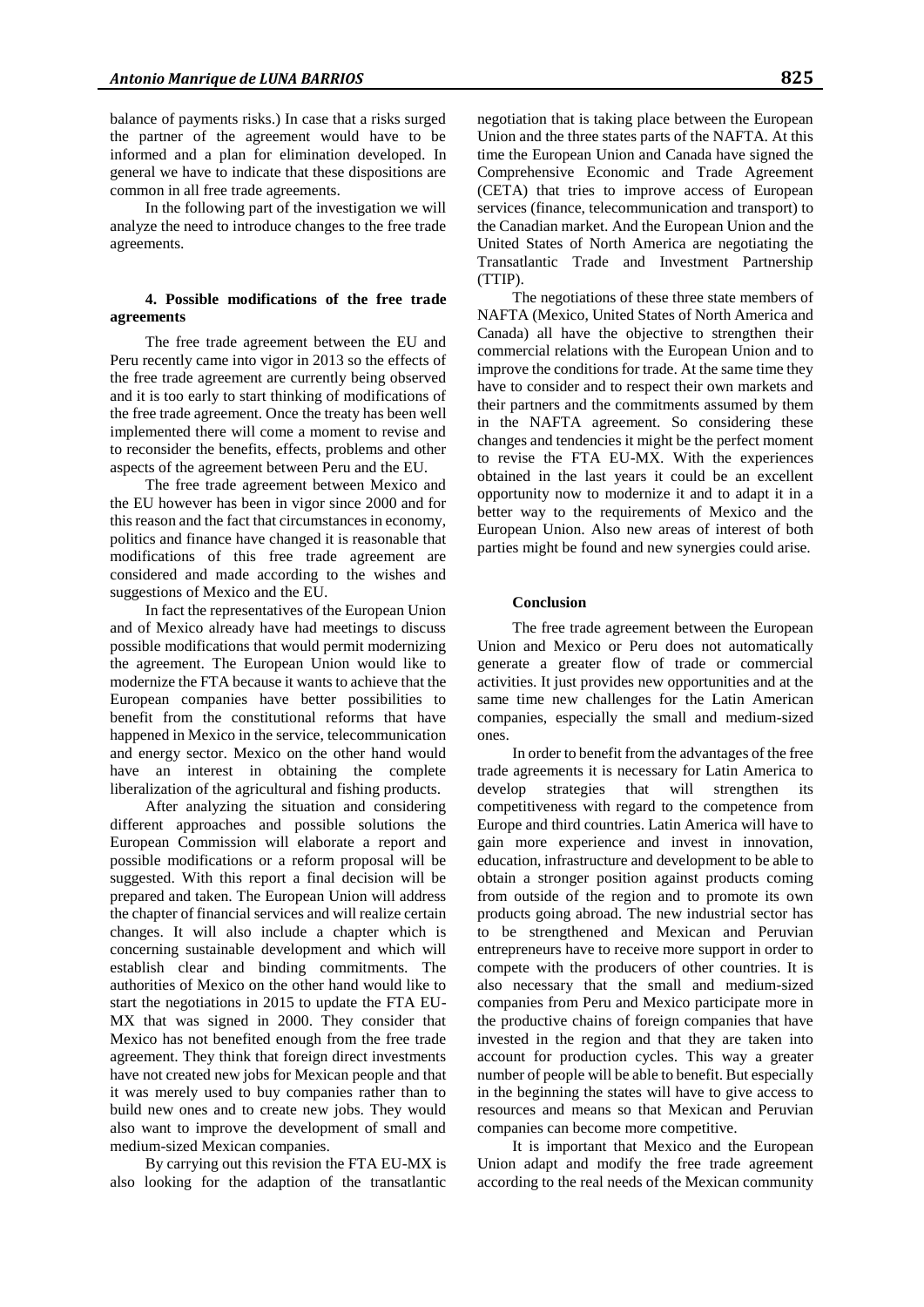and that more benefits for Latin America and its economy can be generated. In this dialogue it is fundamental to give attention to the interests and concerns of the civil community and that the free trade agreement leads to the creation and development of new poles of development for Mexico and Latin America so that its people can benefit more from these agreements.

Peru and Mexico should not lose the opportunity to interact in such an important market. However, they should not concentrate on only being an exporter of primary material (mainly combustibles and mining products). They should try to invest and to improve the sectors that need to be more developed. Obviously the success of the products of a country does not only depend on the product but also on the market it is entering into and the institution and companies of these countries. For this reason subjects such as competence have to be considered by the parties of the free trade

agreement just as well as the industrial and technological development of the country where the products are coming from.

On the other hand the European Union has found two strong partners in the Latin American region that continue to grow constantly and that have taken the opportunity to establish a cooperation between them and the European Union. The EU, Mexico and Peru should benefit from this ties and all parties should continue to promote trade, innovation, transfer of technology, etc.

Additionally this agreement presents an excellent opportunity to promote European values such as the protection of the fundamental rights, sustainable growth, respect for the environment, etc. These subjects are important aspects of the European Community and should be promoted and be made an important part of the free trade agreements.

#### **References**

- Agosín, Manuel (2009), "Crecimiento y diversificación de exportaciones en economías emergentes", Revista CEPAL, Nº 97.
- Bolaky, Bineswaree y Caroline Freund (2006), "Trade, regulations, and growth". International Monetary Fund. Washington, D.C.
- Chacón, Mario (1996): "Relaciones económicas entre México y la Unión Europea: evolución reciente", Revista Mexicana de Política Exterior 49, pp. 159-193.
- Cruz, Rodolfo (2003): Las relaciones comerciales multilaterales de México y el Tratado de Libre Comercio con la Unión Europea, (México D.F.: Ed. Universidad Iberoamericana y Universidad Nacional Autónoma de México).
- European Commission (2014): "Mexico: Country Strategy Paper 2007 -2013". Document E/2007/1063, pp.1-28. Puede ser consultado en: https://ec.europa.eu/europeaid/sites/devco/files/ csp-mexico-2007-2013\_en.pdf (17.02.2015)
- Gómez, Irma (2005):"El Acuerdo Global, un logro para la política exterior de México", in Rosa María Piñón Antillón (Coordinadora), El Acuerdo Global entre México y la Unión Europea: Balance y Perspectivas, (México D.F.: Fundación Friedrich Ebert, DGAPA, UNAM).
- Gómez, Manuel. (2001). La cooperación al desarrollo en un mundo en cambio. Madrid: Centro de Comunicación, Investigación y Documentación Europa- América Latina (CIDEAL).
- González Gálvez, Sergio (2003): "Aspectos políticos del Acuerdo de Asociación económica, concertación política y cooperación México – Unión Europea: Posibilidades y eventuales problemas", in: Eduardo Morales Pérez (Coordinador), Las relaciones de México con la Unión Europea, (México D.F.: El Colegio Mexiquense), pp.139-178.
- Green, Rosario (2000): "La agenda política y de cooperación en la nueva relación entre México y Europa", El Mercado de Valores, Junio, pp. 4-5.
- Guillén, Arturo (2013): "La crisis europea: una prolongación de la crisis global", Mundo Siglo XXI, Revista del CIECAS-IPN, Núm.29, Vol. VIII, pp.23-41.
- Gutiérrez-Haces, María Teresa (2014): "Incidencia del TLCAN y de los acuerdos de protección a la inversión extranjera sobre las relaciones de México con la Unión Europea", Economía UNAM, Vol.11, No.31, pp. 25-52.
- Organización Mundial del Comercio (2013): Informe sobre el Comercio Mundial. Factores que determinan el futuro del comercio. (Ginebra: Publicaciones de la Organización Mundial del Comercio), pp.38-52.
- Piñón Antillón, Rosa (2005): "El Acuerdo Global: ¿una nueva era en las relaciones entre México y la Unión Europea?", in Rosa Piñón Antillón, El Acuerdo Global entre México y la Unión Europea: Balance y Perspectivas, (México D.F.: Fundación Friedrich Ebert, DGAPA, UNAM), pp.17-65.
- Ruano, Lorena (2013): "Inercia institucional en un ambiente difícil: las relaciones de México con Europa durante la administración de Felipe Calderón, 2006 – 2012", Foro Internacional 213-214, LIII, (3-4), pp. 619 -644.